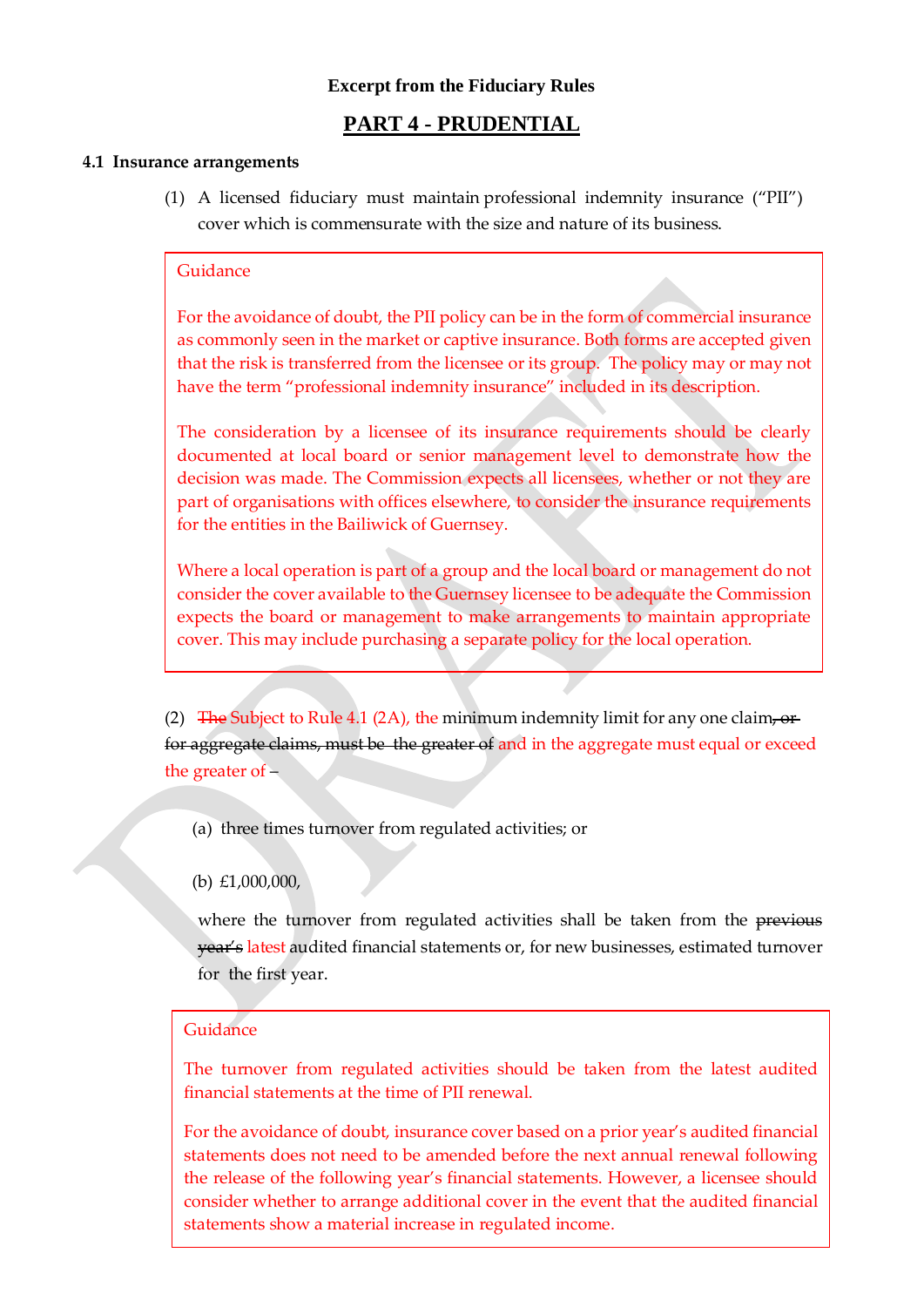(2A) A licensed fiduciary is not required to have aggregate insurance cover exceeding £10,000,000 provided that the Board of the licensee has considered and decided that such level of cover is appropriate and sufficient for its business. The licensee must be able to evidence the board assessment if requested by the Commission.

#### Guidance

For the avoidance of doubt, Rule 2A is also applicable to a licensee which is part of a group and relies on PII cover provided by the group. For this case, the consideration should ensure that the group PII policy cover is appropriate for the licensee.

- (2B) Where the licensed fiduciary also carries out unregulated activities, the licensed fiduciary must consider whether the minimum indemnity limit of its PII policy and scope of the PII cover are appropriate for its business as a whole, taking into account possible claims that may also arise from non-fiduciary business.
- (2C) Where a licensed fiduciary also holds a licence under another Regulatory Law the licensed fiduciary should meet the PII rules under whichever of the respective regimes requires the higher (or highest) aggregate minimum indemnity limit, unless otherwise instructed by the Commission.
- (3) Any excess must not exceed 3% of turnover from regulated activities.

#### Guidance

Excess: Consideration should be given to the excess per claim on the PII policy and whether it is appropriate for the licensee taking into account its financial position. Specifically, the licensee should ensure that it will be able to fund the excess in the event that a claim is made on the PII policy.

- (4) For a licensed fiduciary, which holds a primary or secondary fiduciary licence, the Commission will consider arrangements under group policies. or, where its parent or ultimate parent is of sufficient stature, for self-insurance. Where a licensed fiduciary relies on captive insurance to meet requirements under this Part, the captive insurer must be licensed under the Insurance Business (Bailiwick of Guernsey) Law, 2002 or a captive insurer of an equivalent status in Jersey, Gibraltar, Bermuda, Isle of Man or a county which is a full member of the OECD.
- (5) A licensed fiduciary must maintain at all times PII cover for PII policies must include cover against –
	- (a) negligence, errors, or omissions by the licensed fiduciary; or its employees;
	- (b) any liability for the dishonest or fraudulent acts of employees which may fall on primary or secondary fiduciary licensees;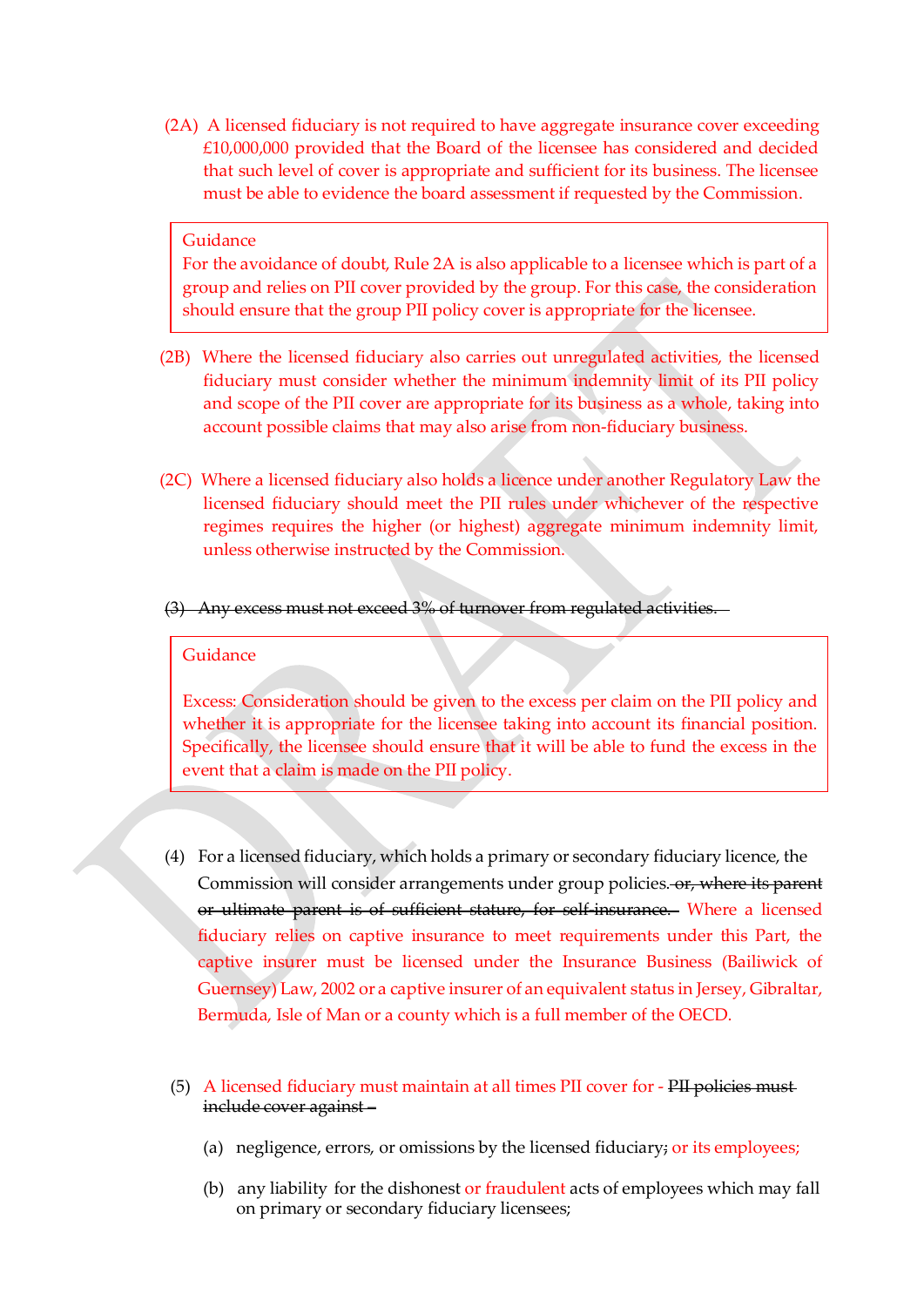- (c) liabilities of its employees who, in the course of their duties to the licensed fiduciary, perform functions in their own names; and
- (d) liabilities which the licensed fiduciary might incur in any jurisdiction in which it carries on business should reasonably foresee that it may be held liable for damages and costs;
- (e) where relevant, ombudsman awards; and
- (f) legal defence costs.

### Guidance

Rule 4.1(5)(a) – The Law defines "employee" as "*an individual who has entered into or who works under (or, where the employment has ceased, who worked under) a contract of employment*". For the purposes of this rule, the PII policies should therefore cover current and former employees\* and a person under contract to perform services or duties to or on behalf of the licensee.

\*Time limitation may apply to the period of cover for former employees, depends on the date after they ceased to be employed.

Rule 4.1(5)(b) – In meeting this rule, some licensees may rely on a different insurance instrument for indemnity against such liabilities, provided that the licensee is satisfied with such insurance arrangement. PII policy wordings vary greatly, licensees should consider whether its PII policy provides the required scope of cover. For instance, these may be covered under "Crime", "Fraud" or "Fidelity" under its policy. Some PII policies may contain limitation on "dishonest or fraudulent acts" such as a carve out on deliberate dishonest acts. Where there is such limitation or exception, the licensed fiduciary should assess whether the policy is considered appropriate for its business.

Rule 4.1(5)(e) applies to licensees which carry out activities within scope of the CIFO such as PSPs.

- (6) Licensed fiduciaries must also ensure that they hold insurance policies which cover -
	- (a) loss and theft of data; and
	- (b) liability for the replacement, restoration, or reconstruction of data.
- (7) A licensed fiduciary must have adequate procedures in place to ensure compliance with all terms and conditions set out in its PII policy particularly in relation to the timely notification of events, to its insurer, which may lead to a claim on the policy.